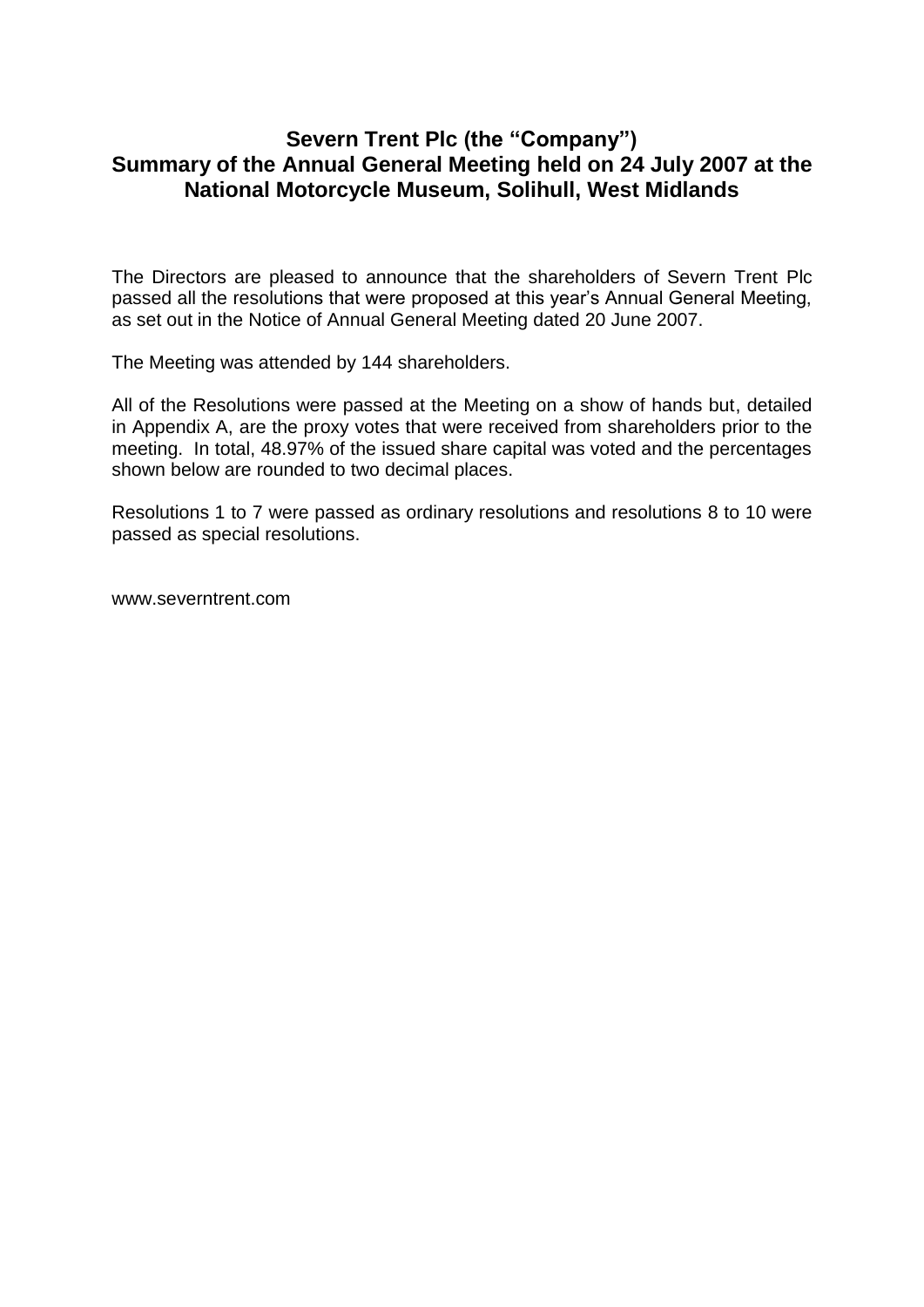# **Appendix A**

#### **Resolution 1: to receive the Report of the Directors and the audited accounts for the year ended 31 March 2007**

| For                | <b>Against</b> | <b>Discretion</b> | <b>Abstentions</b> |
|--------------------|----------------|-------------------|--------------------|
| 113,995,752 shares | 30.213 shares  | 734.719 shares    | 23.491 shares      |
| 99.31%             | 0.03%          | 0.64%             | $0.02\%$           |

#### **Resolution 2: to declare a final dividend in respect of the year ended 31 March 2007 of 38.68 pence for each ordinary share of 97 17/19 pence**

| For                | <b>Against</b> | <b>Discretion</b> | <b>Abstentions</b> |
|--------------------|----------------|-------------------|--------------------|
| 114,033,127 shares | 7.755 shares   | 731.817 shares    | 11.476 shares      |
| 99.35%             | $0.01\%$       | 0.64%             | 0.01%              |

#### **Resolution 3: to reappoint Sir John Egan as a Director**

| For                | <b>Against</b> | <b>Discretion</b> | Abstentions   |
|--------------------|----------------|-------------------|---------------|
| 113,285,713 shares | 646.484 shares | 772,038 shares    | 79,940 shares |
| 98.69%             | 0.56%          | $0.67\%$          | $0.07\%$      |

#### **Resolution 4: to reappoint Tony Wray as a Director**

| For                | <b>Against</b> | <b>Discretion</b> | <b>Abstentions</b> |
|--------------------|----------------|-------------------|--------------------|
| 113,465,336 shares | 471.694 shares | 767.094 shares    | 80,051 shares      |
| 98.85%             | $0.41\%$       | $0.67\%$          | $0.07\%$           |

#### **Resolution 5: to reappoint Deloitte & Touche LLP as auditors of the Company and to authorise the Directors to determine their remuneration.**

| For                | <b>Against</b>   | <b>Discretion</b> | <b>Abstentions</b> |
|--------------------|------------------|-------------------|--------------------|
| 111,644,294 shares | 1.334.658 shares | 765.447 shares    | 1,039,776 shares   |
| 97.26%             | 1.16%            | 0.67%             | $0.91\%$           |

#### **Resolution 6: to approve the Directors' remuneration report for the year ended 31 March 2007**

| For                | Aqainst          | <b>Discretion</b> | <b>Abstentions</b> |
|--------------------|------------------|-------------------|--------------------|
| 108,052,245 shares | 2.143.312 shares | 759,738 shares    | 3,828,880 shares   |
| 94.14%             | 1.87%            | $0.66\%$          | $3.34\%$           |

#### **Resolution 7: authority to allot shares**

| For                | <b>Against</b> | <b>Discretion</b> | <b>Abstentions</b> |
|--------------------|----------------|-------------------|--------------------|
| 113,672,974 shares | 230,433 shares | 777.837 shares    | 102,931 shares     |
| 99.03%             | $0.20\%$       | 0.68%             | 0.09%              |

#### **Resolution 8: disapplication of statutory pre-emption rights**

| For                | <b>Against</b> | <b>Discretion</b> | <b>Abstentions</b> |
|--------------------|----------------|-------------------|--------------------|
| 113,544,399 shares | 270.011 shares | 795,789 shares    | 173.976 shares     |
| 98.92%             | $0.24\%$       | $0.69\%$          | 0.15%              |